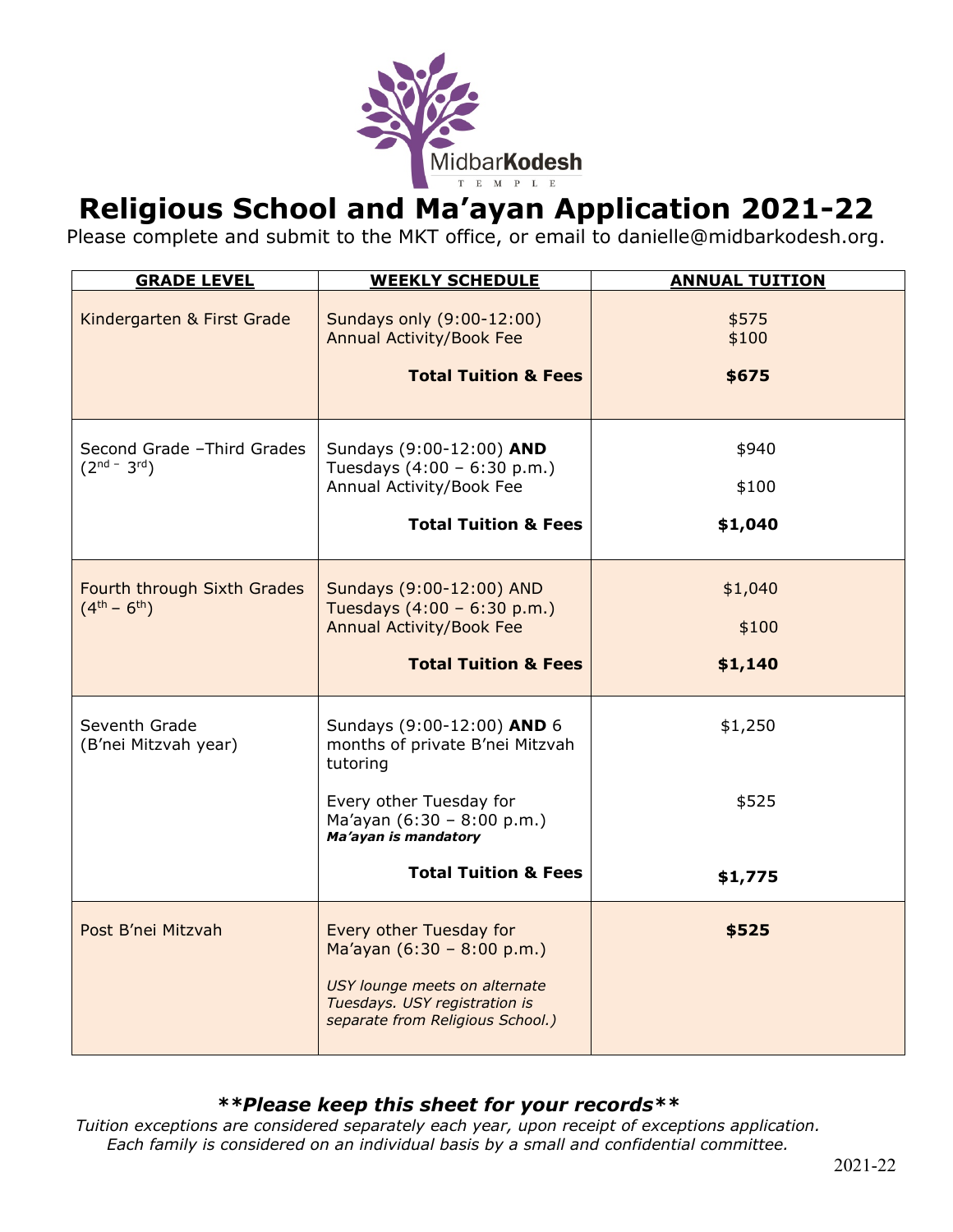## **Religious School Parent Contact Information Form**

### **PARENT/GUARDIAN INFORMATION**

| <b>Mother's Contact Information</b>        | <b>Father's Contact Information</b>                                                                                   |
|--------------------------------------------|-----------------------------------------------------------------------------------------------------------------------|
|                                            | Name                                                                                                                  |
|                                            |                                                                                                                       |
|                                            | <u> 1980 - John Stone, september 1980 - John Stone, september 1980 - John Stone, september 1980 - John Stone, sep</u> |
|                                            |                                                                                                                       |
|                                            |                                                                                                                       |
| Is the mother Jewish? Yes $\Box$ No $\Box$ | Is the father Jewish? Yes $\Box$ No $\Box$                                                                            |

**Are you a Midbar Kodesh Temple member? Yes □ No □**

### **Payment Information (for all students registered)**

 $\Gamma$ 

| <b>Method of Payment and Billing Policy:</b>                                                                                                                                                                                                                                                                                                                                                                                                                                                                       |  |  |  |
|--------------------------------------------------------------------------------------------------------------------------------------------------------------------------------------------------------------------------------------------------------------------------------------------------------------------------------------------------------------------------------------------------------------------------------------------------------------------------------------------------------------------|--|--|--|
|                                                                                                                                                                                                                                                                                                                                                                                                                                                                                                                    |  |  |  |
| Paid In Full a Auto Monthly Billing A (See Billing Policy below)                                                                                                                                                                                                                                                                                                                                                                                                                                                   |  |  |  |
| <b>CREDIT CARD:</b> VISA $\sqcap$ MASTER CARD $\sqcap$ DISCOVER $\sqcap$<br><b>Paid In Full <math>\Box</math> Auto Monthly Billing <math>\Box</math></b> (See Billing Policy below)                                                                                                                                                                                                                                                                                                                                |  |  |  |
|                                                                                                                                                                                                                                                                                                                                                                                                                                                                                                                    |  |  |  |
|                                                                                                                                                                                                                                                                                                                                                                                                                                                                                                                    |  |  |  |
|                                                                                                                                                                                                                                                                                                                                                                                                                                                                                                                    |  |  |  |
| <b>Billing Policy:</b> Tuition and fees may be paid either in one complete payment or in nine<br>(9) monthly installments over the school year. Please provide current credit card<br>information above. If your payment has not been received by the 10 <sup>th</sup> of the<br>month due, Midbar Kodesh Temple will apply the payment to the credit card<br>information on file, unless other arrangements have been made in advance<br>with MKT. There is a 3% surcharge for all credit or debit card payments. |  |  |  |
|                                                                                                                                                                                                                                                                                                                                                                                                                                                                                                                    |  |  |  |
| <b>FOR OFFICE USE ONLY:</b>                                                                                                                                                                                                                                                                                                                                                                                                                                                                                        |  |  |  |
|                                                                                                                                                                                                                                                                                                                                                                                                                                                                                                                    |  |  |  |
|                                                                                                                                                                                                                                                                                                                                                                                                                                                                                                                    |  |  |  |
| Payment Received: ___________________________Check n Credit Card n Cash n                                                                                                                                                                                                                                                                                                                                                                                                                                          |  |  |  |

┑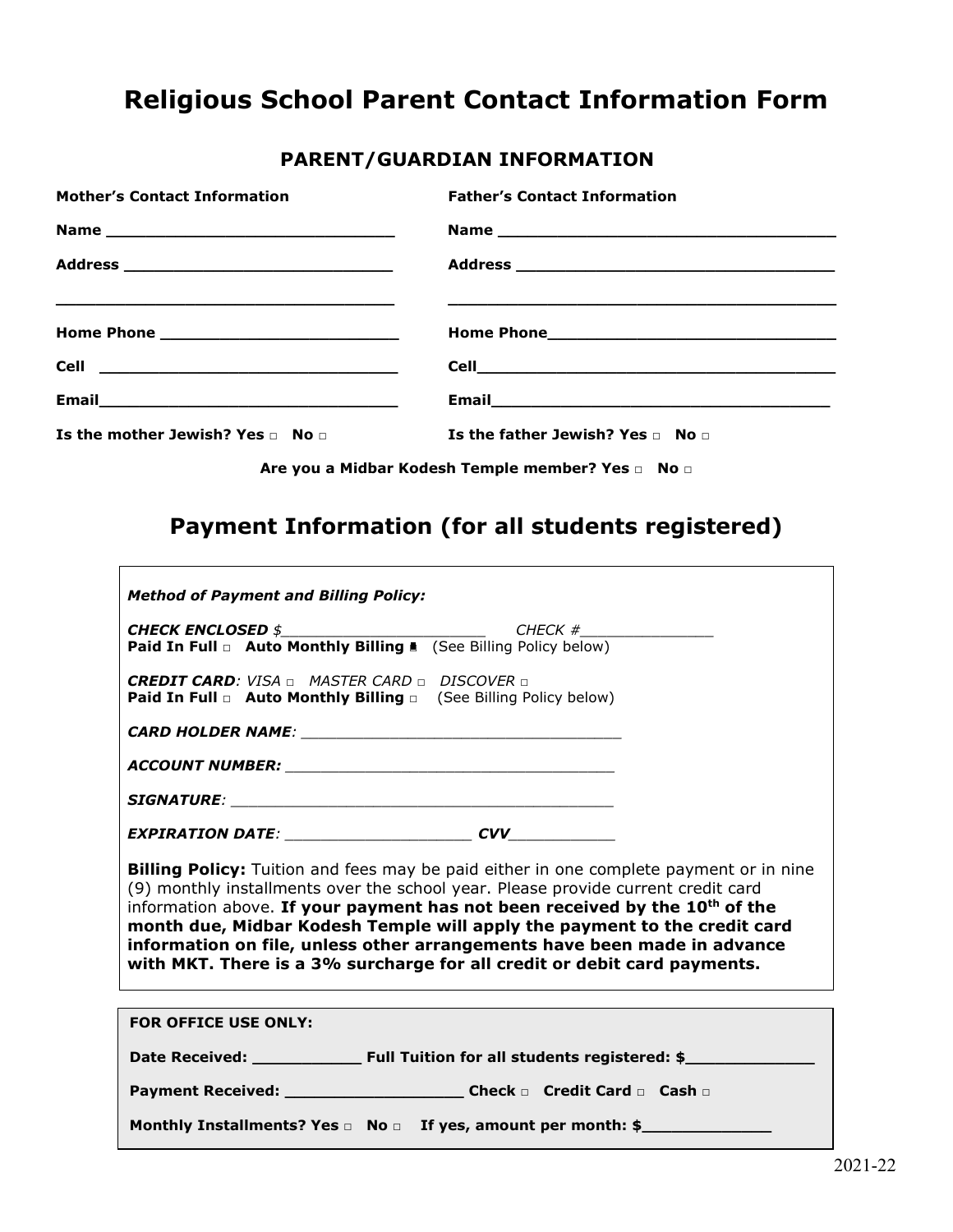### **Religious School Student Registration Form**

(Please fill out a separate form for each child registering.)

| Student Name                                                                                                   |       |        |  |  |  |
|----------------------------------------------------------------------------------------------------------------|-------|--------|--|--|--|
| Last                                                                                                           | First | Middle |  |  |  |
|                                                                                                                |       |        |  |  |  |
| Student Grade (as of Fall 2021) _____________ School Attending (as of Fall 2021) _____________________________ |       |        |  |  |  |
| If the student's mother is not Jewish, has child been converted? $\square$ Yes $\square$ No                    |       |        |  |  |  |
|                                                                                                                |       |        |  |  |  |
|                                                                                                                |       |        |  |  |  |

#### *Annual Tuition/Fees Amount: \$\_\_\_\_\_\_\_\_\_\_\_\_*

*Tuition exceptions are considered separately each year upon receipt of exceptions application. Each family is considered on an individual basis by a small and confidential committee.*

### **Parental Consent and Release**

I give my son/daughter permission to take part in Religious School and MKT Youth Program activities for the current programming year. As parent/legal guardian, I hereby release MKT and its staff of any and all liabilities incident to, and arising out of all MKT Religious School and youth programs. In addition, this release applies to incidents at Midbar Kodesh Temple and on field trips. I hereby give permission to Midbar Kodesh to secure proper medical treatment in case of an emergency for my child (named above) in the event I cannot be reached.

\_\_\_\_\_\_\_\_\_\_\_\_\_\_\_\_\_\_\_\_\_\_\_\_\_\_\_\_\_\_\_\_\_\_\_\_\_\_\_\_\_\_\_\_\_\_\_\_\_\_\_\_\_\_\_\_\_\_\_\_\_\_\_\_ Signature Date Date of the Date of the Date of the Date of the Date of the Date of the Date of the Date of the

#### **Offsite Activity/Field-trip Release:**

My child has my permission to participate in off-site group activities with their MKT Religious School/Youth Program group. Additionally, my child/children has/have permission to go by private car with MKT Religious School/Youth Program group to any off-site activity. Yes □ No □

**Media Release:** I give permission to use my child's image in any media for MKT, including social media, print media, audio, and televised or filmed media. Yes □ No □

**Student Profile Information:** Your responses to the following questions may be helpful to us in making the proper educational decisions for your child. All information will be held in confidence.

Learning Styles: Tell us any specific information about the way your child learns that you would like us to know.

Tell us any reading, language, or attention difficulties that might affect your child's participation in, or enjoyment of religious school.

 $\_$  ,  $\_$  ,  $\_$  ,  $\_$  ,  $\_$  ,  $\_$  ,  $\_$  ,  $\_$  ,  $\_$  ,  $\_$  ,  $\_$  ,  $\_$  ,  $\_$  ,  $\_$  ,  $\_$  ,  $\_$  ,  $\_$  ,  $\_$  ,  $\_$  ,  $\_$  ,  $\_$  ,  $\_$  ,  $\_$  ,  $\_$  ,  $\_$  ,  $\_$  ,  $\_$  ,  $\_$  ,  $\_$  ,  $\_$  ,  $\_$  ,  $\_$  ,  $\_$  ,  $\_$  ,  $\_$  ,  $\_$  ,  $\_$  ,  $\_$  ,  $\_$  ,  $\_$  ,  $\_$  ,  $\_$  ,  $\_$  ,  $\_$  ,  $\_$  ,  $\_$  ,  $\_$  ,  $\_$  ,  $\_$  ,  $\_$  ,  $\_$  ,  $\_$  ,  $\_$  ,  $\_$  ,  $\_$  ,  $\_$  ,  $\_$  ,  $\_$  ,  $\_$  ,  $\_$  ,  $\_$  ,  $\_$  ,  $\_$  ,  $\_$  ,  $\_$  ,  $\_$  ,  $\_$  ,  $\_$  ,  $\_$  ,  $\_$  ,  $\_$  ,  $\_$  ,  $\_$  ,  $\_$  ,

 $\_$  ,  $\_$  ,  $\_$  ,  $\_$  ,  $\_$  ,  $\_$  ,  $\_$  ,  $\_$  ,  $\_$  ,  $\_$  ,  $\_$  ,  $\_$  ,  $\_$  ,  $\_$  ,  $\_$  ,  $\_$  ,  $\_$  ,  $\_$  ,  $\_$  ,  $\_$  ,  $\_$  ,  $\_$  ,  $\_$  ,  $\_$  ,  $\_$  ,  $\_$  ,  $\_$  ,  $\_$  ,  $\_$  ,  $\_$  ,  $\_$  ,  $\_$  ,  $\_$  ,  $\_$  ,  $\_$  ,  $\_$  ,  $\_$  ,  $\_$  ,  $\_$  ,  $\_$  ,  $\_$  ,  $\_$  ,  $\_$  ,  $\_$  ,  $\_$  ,  $\_$  ,  $\_$  ,  $\_$  ,  $\_$  ,  $\_$  ,  $\_$  ,  $\_$  ,  $\_$  ,  $\_$  ,  $\_$  ,  $\_$  ,  $\_$  ,  $\_$  ,  $\_$  ,  $\_$  ,  $\_$  ,  $\_$  ,  $\_$  ,  $\_$  ,  $\_$  ,  $\_$  ,  $\_$  ,  $\_$  ,  $\_$  ,  $\_$  ,  $\_$  ,  $\_$  ,  $\_$  ,  $\_$  ,

If your child has an individualized education plan [IEP] or 504 accommodations plan, please notify the Religious School Director and/or provide a copy. It will be kept strictly confidential.

Would you like the Religious School Director to call you regarding any of the information you provided? Yes □ No □